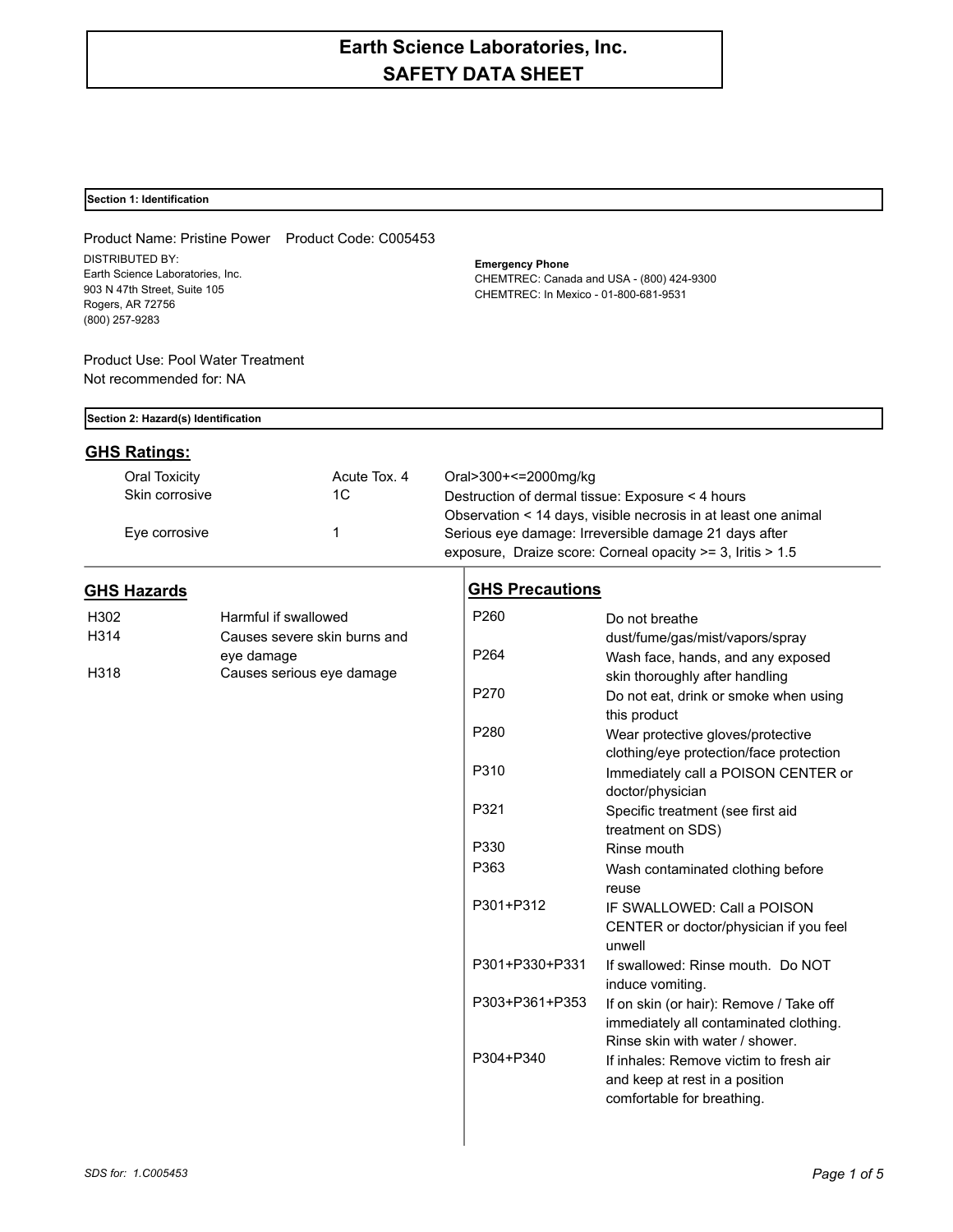| P305+P351+P338   | If in eyes: Rinse cautiously with water<br>for several minutes. Remove contact<br>lenses, if present and easy to do. |
|------------------|----------------------------------------------------------------------------------------------------------------------|
|                  | Continue rinsing.                                                                                                    |
| P405             | Store locked up                                                                                                      |
| P <sub>501</sub> | Dispose of contents/container in<br>accordance with                                                                  |
|                  | local/regional/national/international                                                                                |
|                  | regulations                                                                                                          |

## **Danger**



| Section 3: Composition/Information on Ingredients                                                     |                             |                              |                              |
|-------------------------------------------------------------------------------------------------------|-----------------------------|------------------------------|------------------------------|
| Chemical Name / CAS No.                                                                               | <b>OSHA Exposure Limits</b> | <b>ACGIH Exposure Limits</b> | <b>Other Exposure Limits</b> |
| <b>IPotassium</b><br>peroxymonosulfate sulfate<br>(K5H3(SO3(O2))2(SO4)2)<br>170693-62-8<br>90 to 100% |                             |                              |                              |
| <b>Trade Secret</b><br>1 to 5%                                                                        |                             |                              |                              |
| Trade Secret<br>1 to 5%                                                                               |                             |                              |                              |

Content of KMPS as at time of production., Any concentration shown as a range is to protect confidentiality or is due to batch variation.

Any concentration shown as a range is to protect confidentiality or is due to batch variation.

## **Section 4: First-aid Measures**

## **Inhalation**

Rescuers should put on appropriate protective gear. Remove from area of exposure. If not breathing, give artificial respiration. If breathing is difficult, give oxygen. Keep victim warm. Get immediate medical attention. To prevent aspiration, keep head below knees.

#### **Eye Contact**

Immediately flush eyes with water. Flush eyes with water for a minimum of 15 minutes, occasionally lifting and lowering upper lids. Get medical attention promptly.

#### **Skin Contact**

Remove contaminated clothing. Wash skin with soap and water. Get medical attention. Wash clothing separately and clean shoes before reuse.

## **Ingestion**

If swallowed, do NOT induce vomiting. Give victim a glass of water. Call a physician or poison control center immediately. Never give anything by mouth to an unconscious person.

## **Section 5: Fire-fighting Measures**

#### **Extinguishing Media**

Use extinguishing measures that are appropriate to local circumstances and the surrounding environment. **Unsuitable extinguishing media** Carbon dioxide (CO2)

## **Specific Hazards Arising from the Chemical**

The product itself does not burn.

Hazardous decomposition products Oxygen, Sulphur dioxide, Sulfur trioxide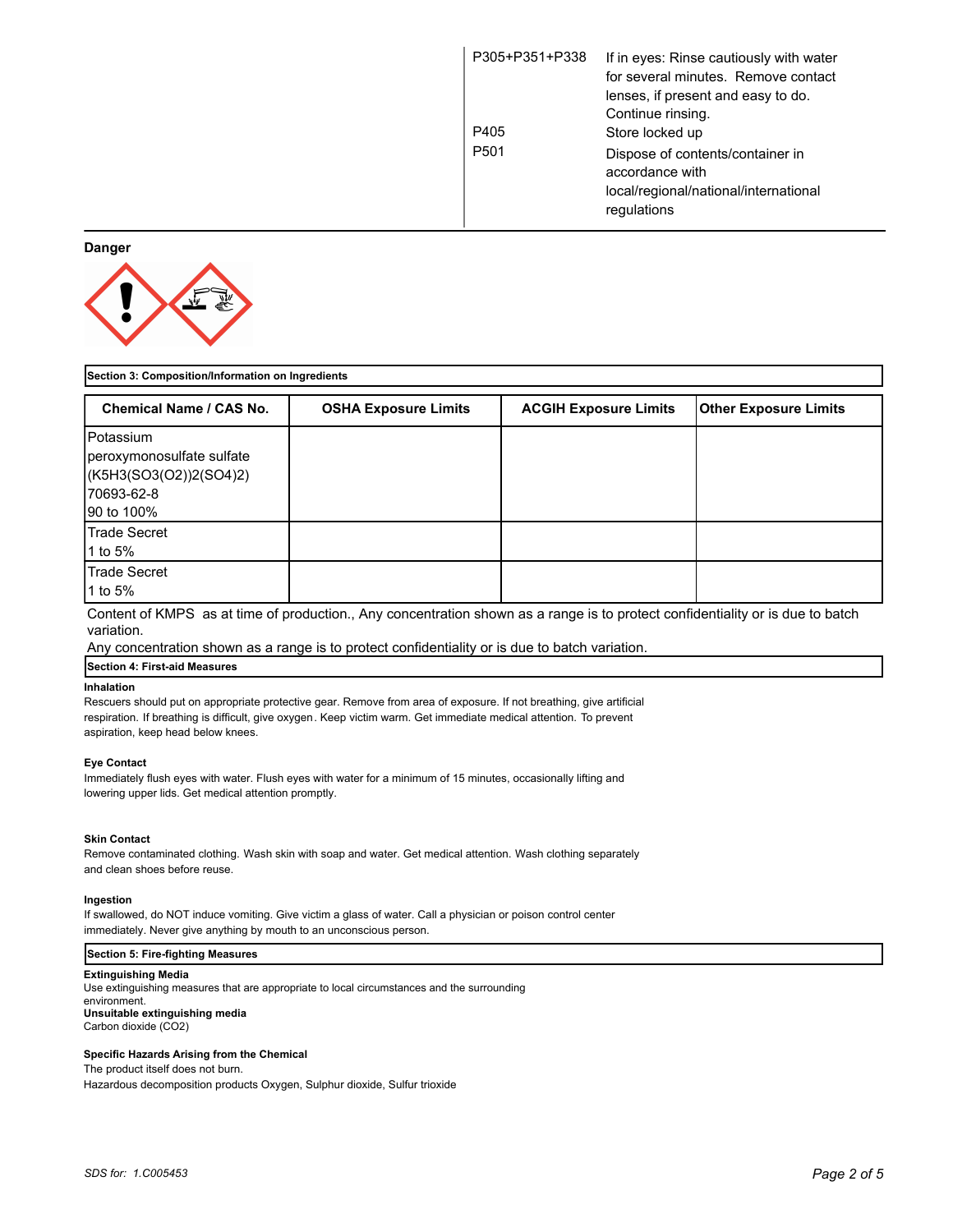#### **Special Protective Equipment and Precautions for Firefighters**

**Special Information**: As in any fire, wear self-contained breathing apparatus pressure-demand (MSHA/NIOSH approved or equivalent) and full protective gear.

#### **Section 6: Accidental Release Measures**

## **Spill and Leak Procedures**

Try to prevent the material from entering drains or water courses. Sweep up and shovel into suitable containers for disposal. Avoid dust formation. After cleaning, flush away traces with water.

#### **Section 7: Handling and Storage**

#### **Handling Procedures**

Use with adequate ventilation. Avoid breathing dusts, mists, and vapors. Do not get in eyes, on skin, or on clothing. Wear eye protection and protective clothing. Wash thoroughly after handling.

**STORAGE:** Keep away from heat, sparks, and flame. Store containers in a cool, well ventilated place. Keep container closed when not in use. Protect from direct sunlight.

| Section 8: Exposure Control/Personal Protection                                  |                             |                              |                              |
|----------------------------------------------------------------------------------|-----------------------------|------------------------------|------------------------------|
| <b>Chemical Name / CAS No.</b>                                                   | <b>OSHA Exposure Limits</b> | <b>ACGIH Exposure Limits</b> | <b>Other Exposure Limits</b> |
| l Potassium<br>peroxymonosulfate sulfate<br>(K5H3(SO3(O2))2(SO4)2)<br>70693-62-8 |                             |                              |                              |
| Trade Secret<br>I N/A                                                            |                             |                              |                              |
| <b>Trade Secret</b><br>IN/A                                                      |                             |                              |                              |

**RESPIRATORY PROTECTION:** A respiratory protection program that meets OSHA 1910.134 and ANSI Z88.2 requirements must be followed whenever workplace conditions warrant the use of a respirator.

**SKIN PROTECTION:** Wear impervious protective gloves. Wear protective gear as needed - apron, suit, boots.

**EYE PROTECTION:** Wear safety glasses with side shields (or goggles) and a face shield.

**OTHER PROTECTIVE EQUIPMENT**: Facilities storing or utilizing this material should be equipped with an eyewash facility and a safety shower.

**HYGENIC PRACTICES:** Do not eat, drink, or smoke in areas where this material is used. Avoid breathing vapors. Remove contaminated clothing and wash before reuse. Wash thoroughly after handling. Wash hands before eating.

## **Section 9: Physical and Chemical Properties**

| Appearance: White granular             | <b>Odor: None</b>                                                     |
|----------------------------------------|-----------------------------------------------------------------------|
| Vapor Pressure: < 0.0000017 hPa        | Odor threshold: Not Avaliable                                         |
| <b>Vapor Density: Not volatile</b>     | <b>pH:</b> 2.1 @ 30 g/l 20 $^{\circ}$ C<br>(68°F)                     |
| <b>Density:</b> 2.35 $q/cm3$           | Melting point: Decomposes before<br>melting                           |
| <b>Freezing point: Not Avaliable</b>   | <b>Solubility:</b> 297 - 357 g/l @ 22 $^{\circ}$ C<br>$(72^{\circ}F)$ |
| Boiling range: Not applicable          | Flash point: Not Avaliable                                            |
| <b>Evaporation rate: Not Avaliable</b> | <b>Flammability: Not Avaliable</b>                                    |
| <b>Explosive Limits: Not Avaliable</b> | <b>Specific Gravity: Not Available</b>                                |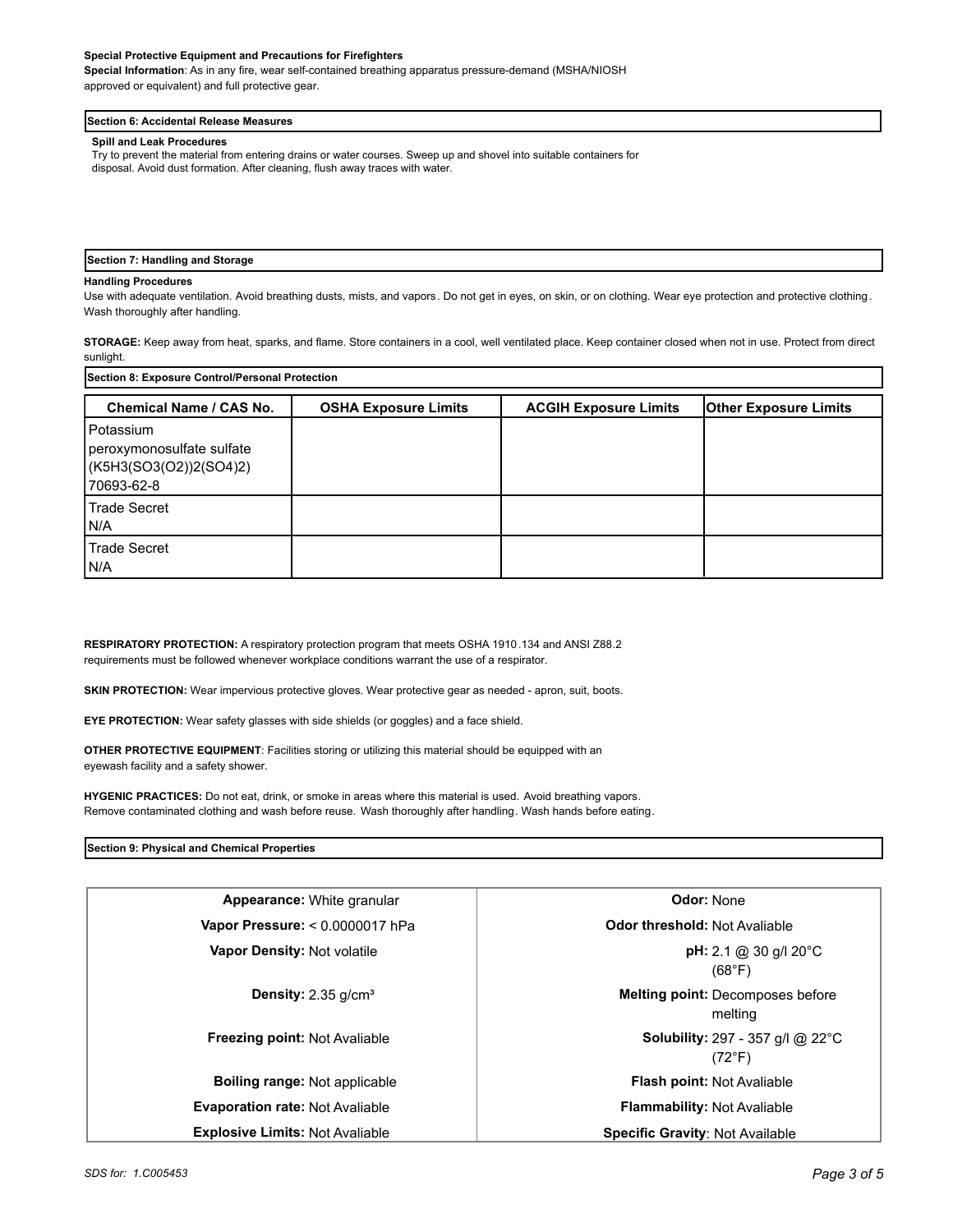**Autoignition temperature:** Not Avaliable **Decomposition temperature:** Not Avaliable

**Viscosity:** Not Avaliable **Grams VOC less water:** Not Avaliable

## **Section 10: Stability and Reactivity**

## **Chemical Stability: STABLE**

## **Incompatible Materials**

Halogenated compounds Cyanides, Heavy metal salts

**Conditions to Avoid** Temperature >  $50 °C$  (>  $122 °F$ ) Avoid extreme heat.

#### **Hazardous Decomposition Products**

Hazardous decomposition products: Oxygen , Sulphur dioxide, Sulfur trioxide

## **Hazardous Polymerization**

Hazardous polymerization will not occur.

## **Section 11: Toxicology Information**

## **Mixture Toxicity**

Oral Toxicity LD50: 1,198mg/kg

## **Component Toxicity**

## **Routes of Entry:**

Inhalation Ingestion Skin contact Eye contact

## **Target Organs**

## **Effects of Overexposure**

| <b>CAS Number</b>                                                                   | Description                                                                       | % Weight | Carcinogen Rating |  |
|-------------------------------------------------------------------------------------|-----------------------------------------------------------------------------------|----------|-------------------|--|
|                                                                                     |                                                                                   |          |                   |  |
| Section 12: Ecological Information                                                  |                                                                                   |          |                   |  |
|                                                                                     |                                                                                   |          |                   |  |
| <b>Component Ecotoxicity</b>                                                        |                                                                                   |          |                   |  |
| 96 Hr LC50 Brachydanio rerio: >32 mg/L [semi-static]<br>Potassium peroxymonosulfate |                                                                                   |          |                   |  |
| sulfate (K5H3(SO3(O2))2(SO4)2)                                                      |                                                                                   |          |                   |  |
| Section 13: Disposal Considerations                                                 |                                                                                   |          |                   |  |
| Dispose of in accordance with local, state and federal regulations.                 |                                                                                   |          |                   |  |
|                                                                                     |                                                                                   |          |                   |  |
| Section 14: Transportation Information                                              |                                                                                   |          |                   |  |
| <b>UN Code: 3260</b>                                                                | DOT Name: Corrosive Solid, Acidic, Inorganic, N.O.S. (Monopersulfate<br>Compound) |          |                   |  |
| <b>Hazard Class: 8</b>                                                              | Package Group: II                                                                 |          |                   |  |
| Section 15: Regulatory Information                                                  |                                                                                   |          |                   |  |